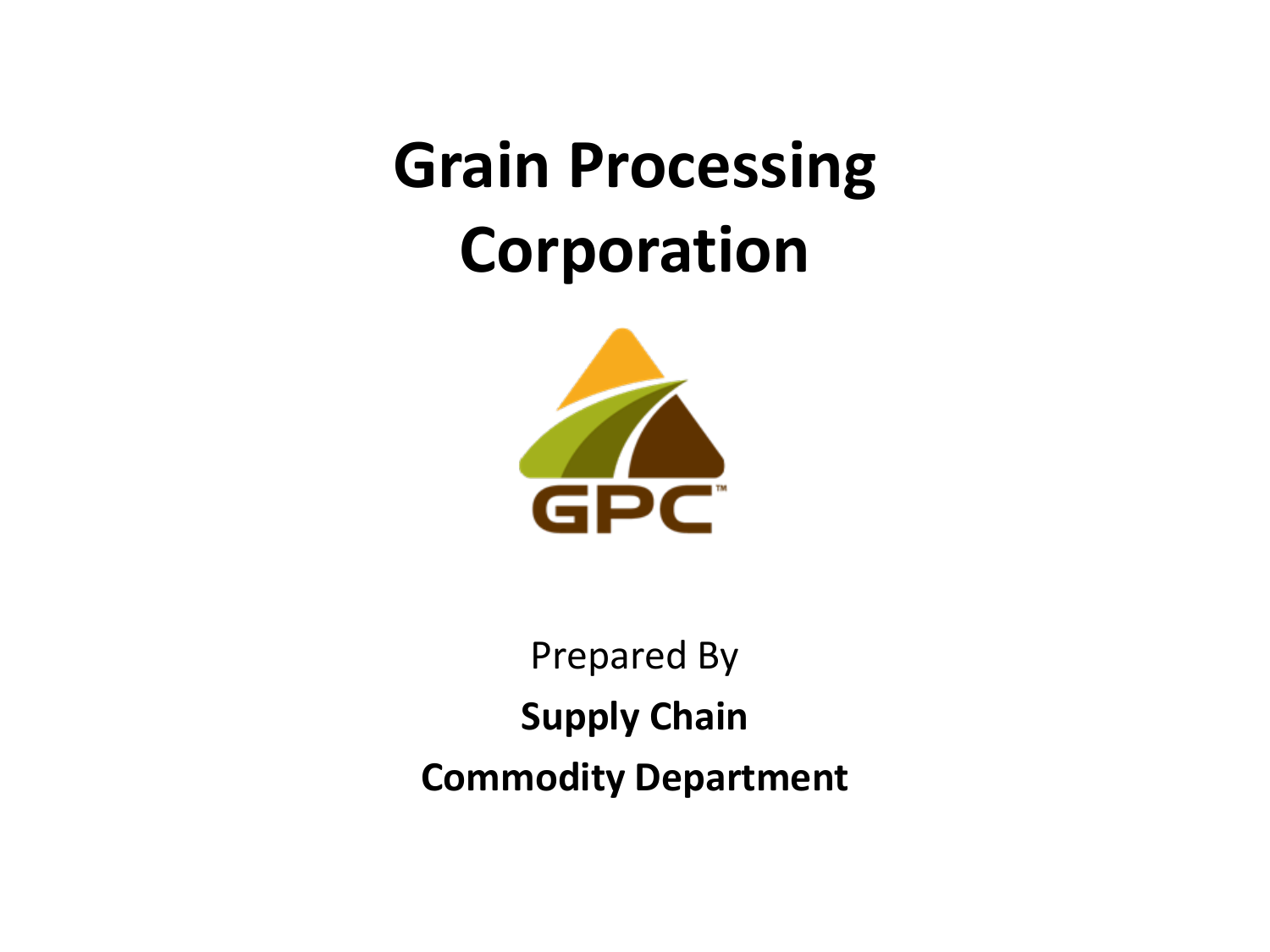# **Corn Market Perspective**

**April 12, 2022**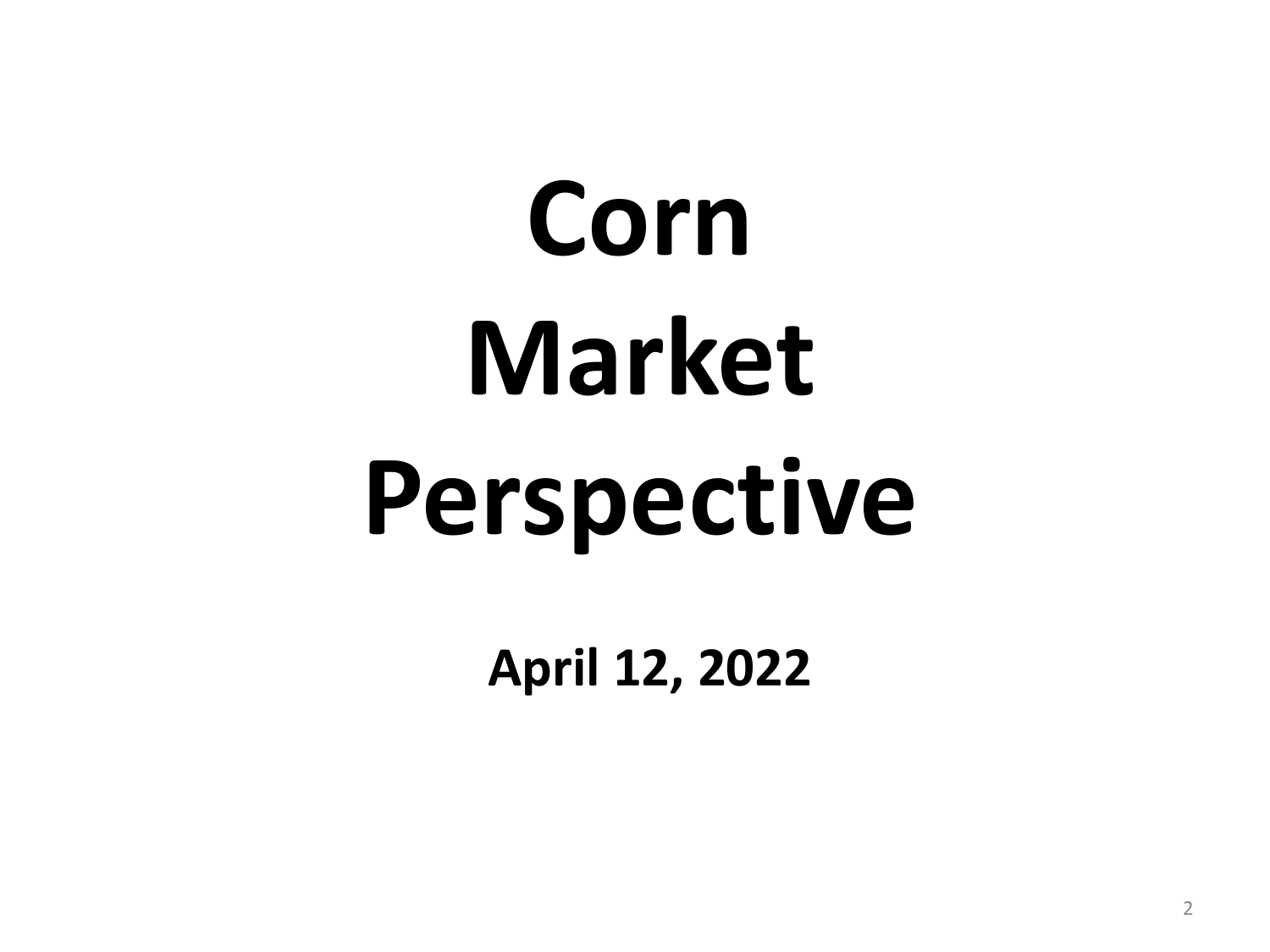# **World S&D Overview**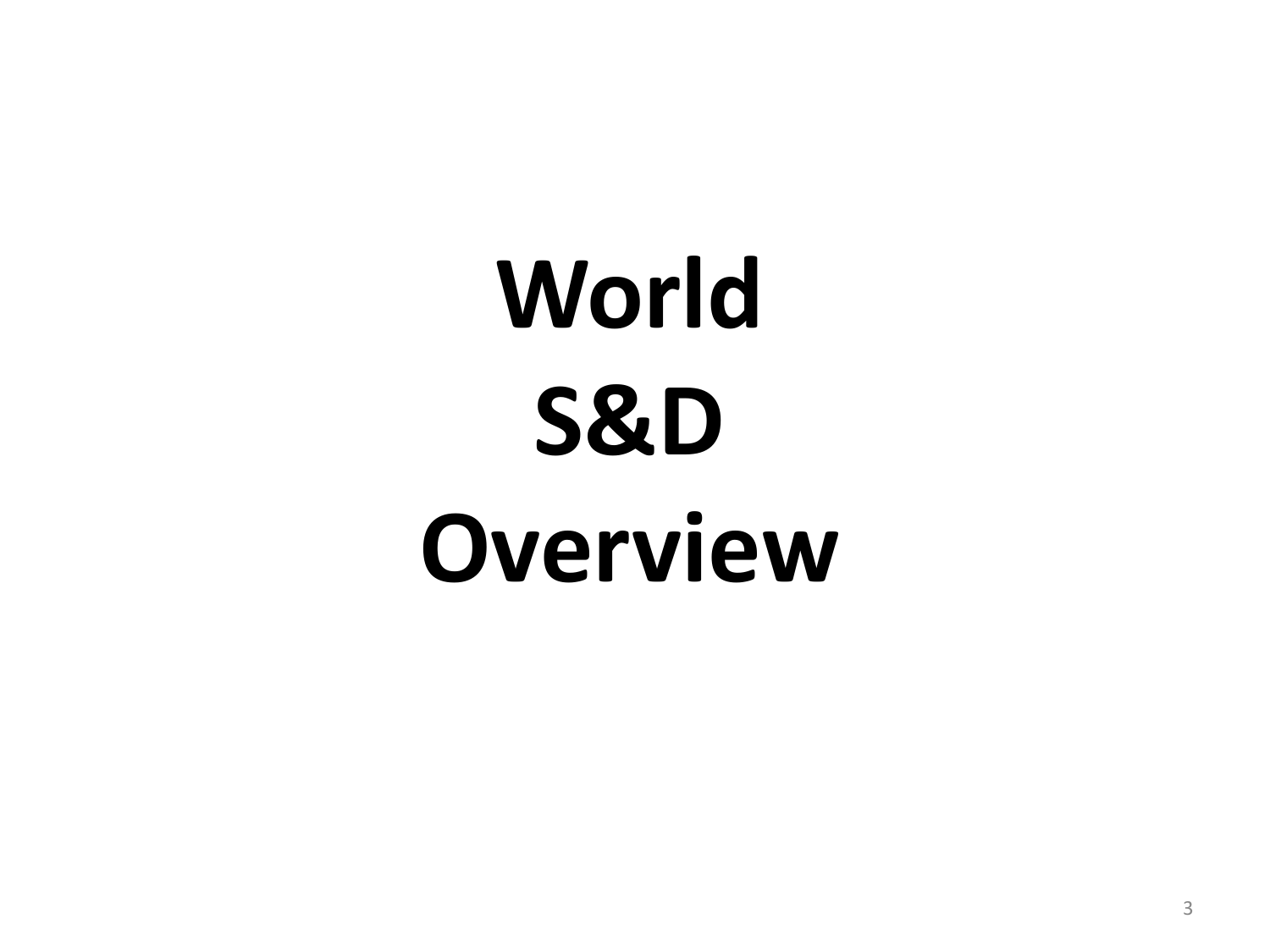### **WORLD COARSE GRAIN SUPPLY & DEMAND**

Coarse Grains include corn, sorghum, barley, oats & rye.

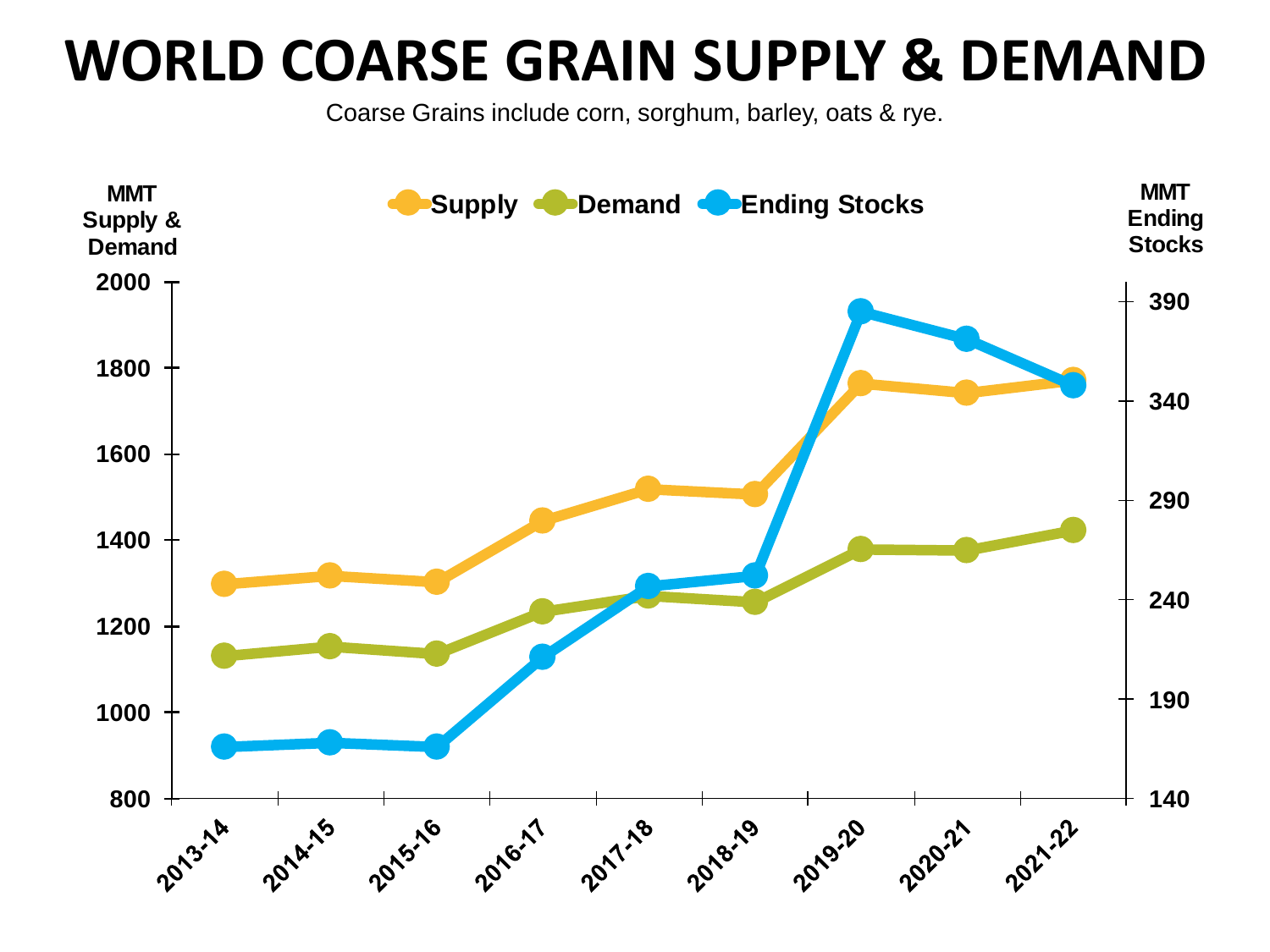### **WORLD COARSE GRAIN**

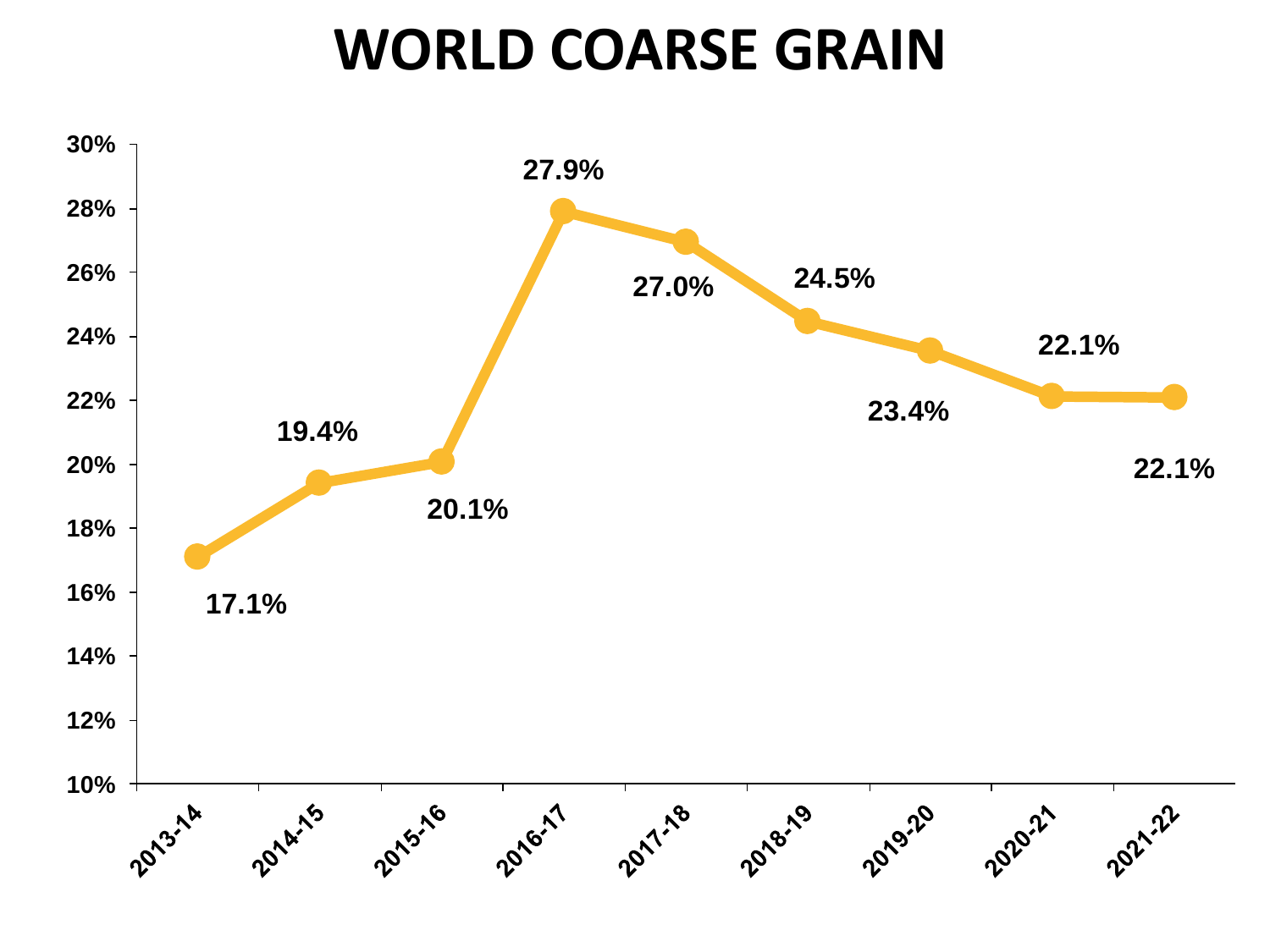### **WORLD CORN SUPPLY & DEMAND**

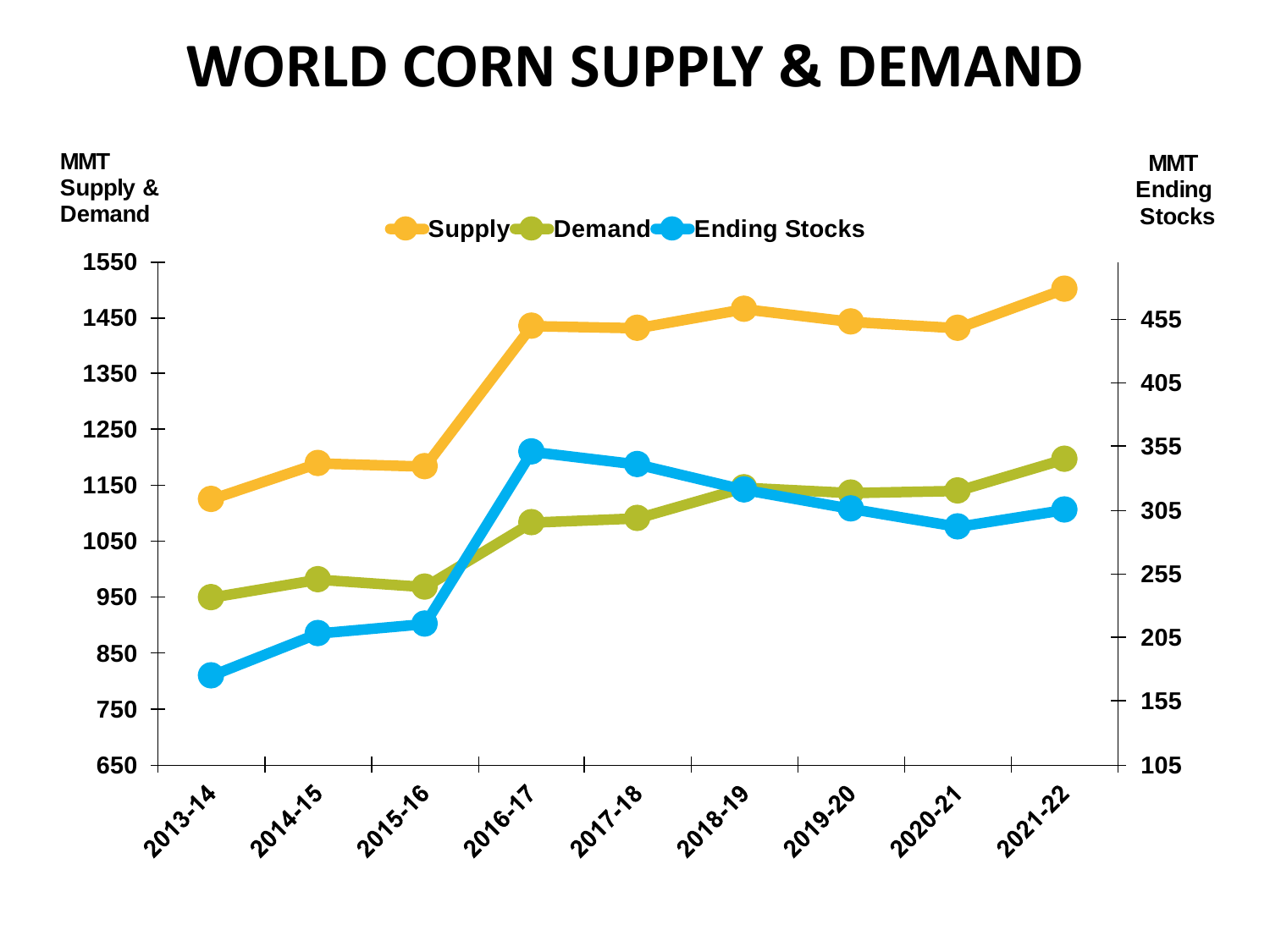## **WORLD CORN % ENDING STOCKS / DEMAND**

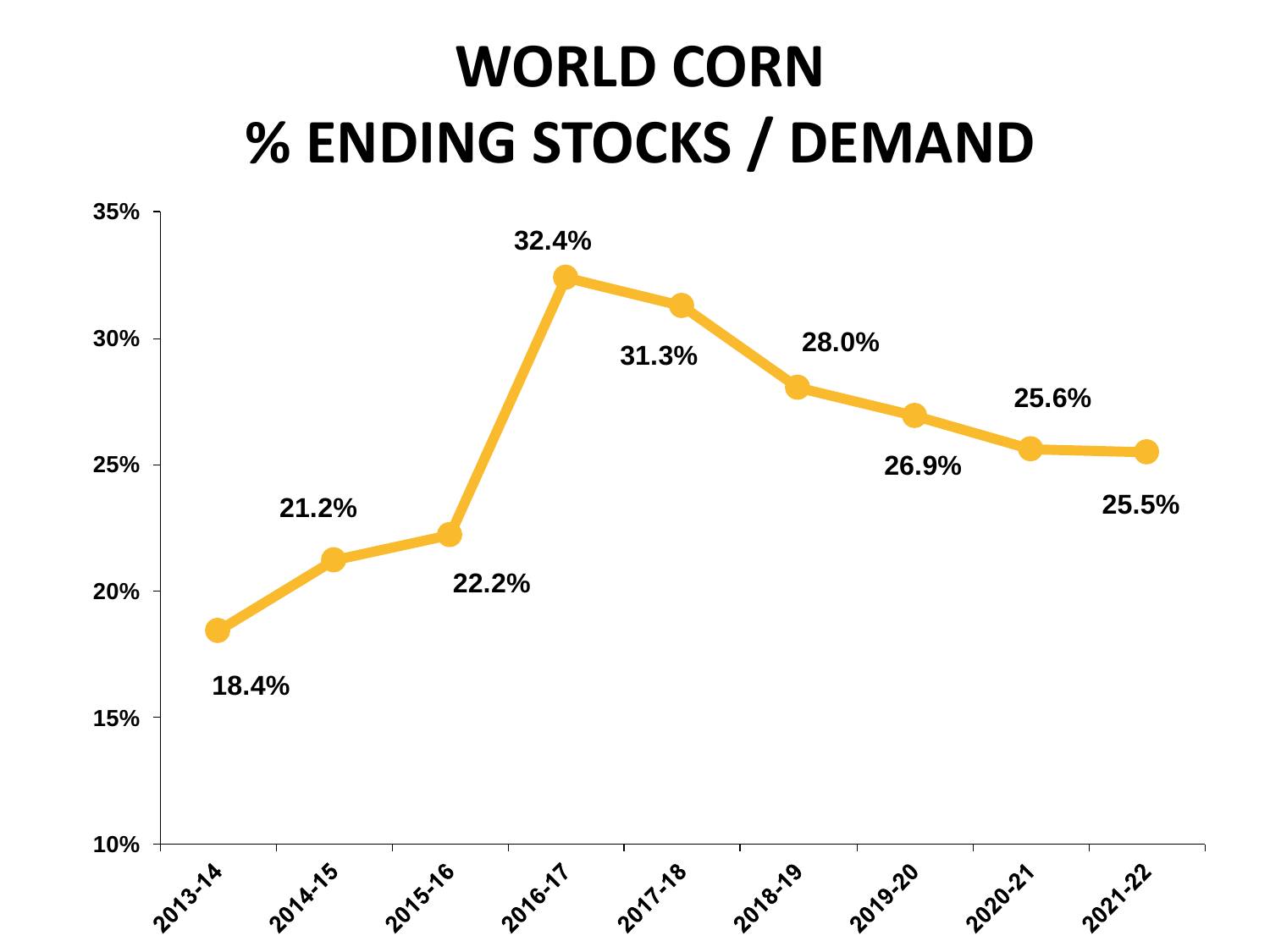### **WORLD CORN PRODUCTION**

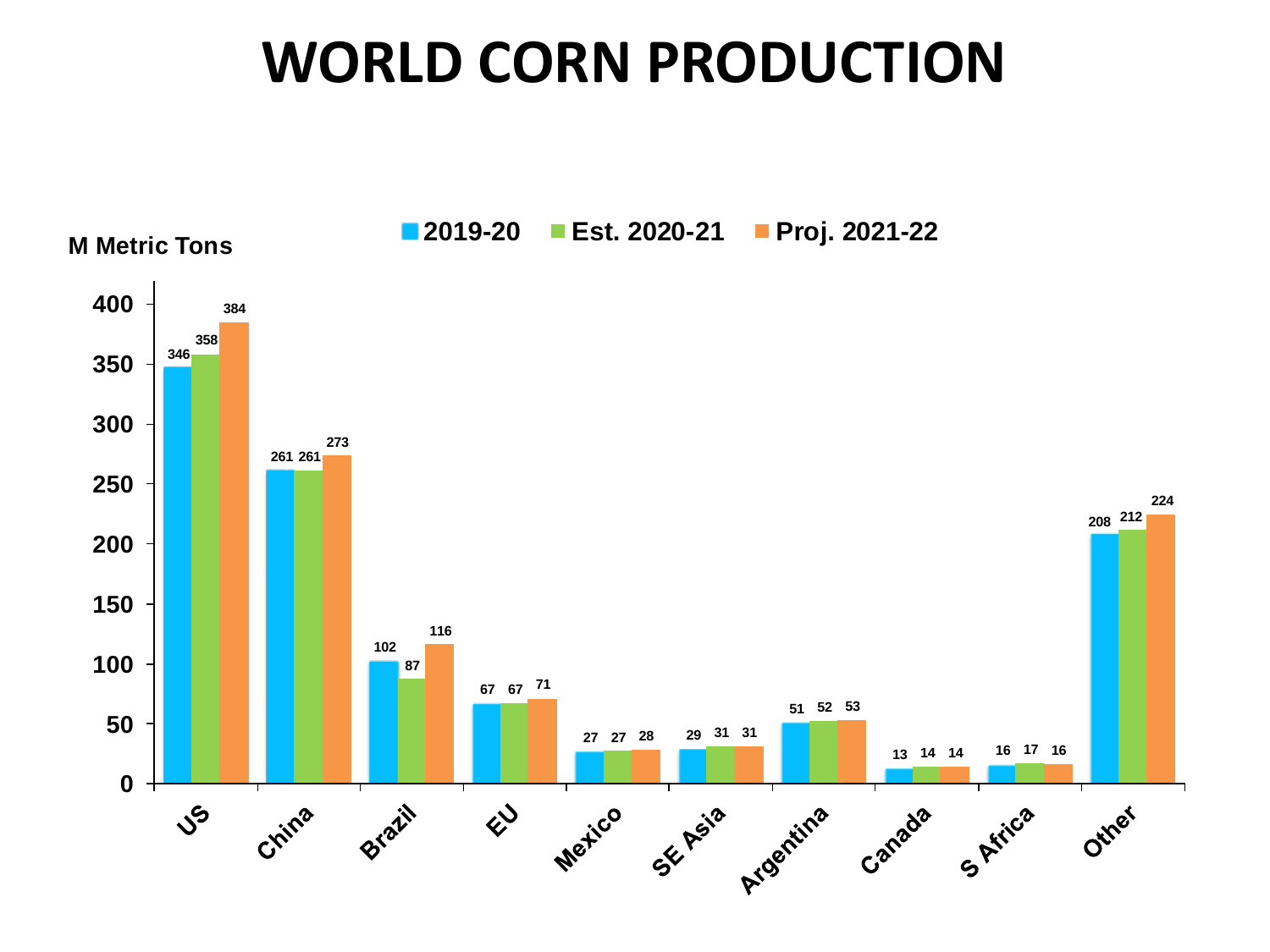### **WORLD CORN PRODUCTION MINUS U.S.**

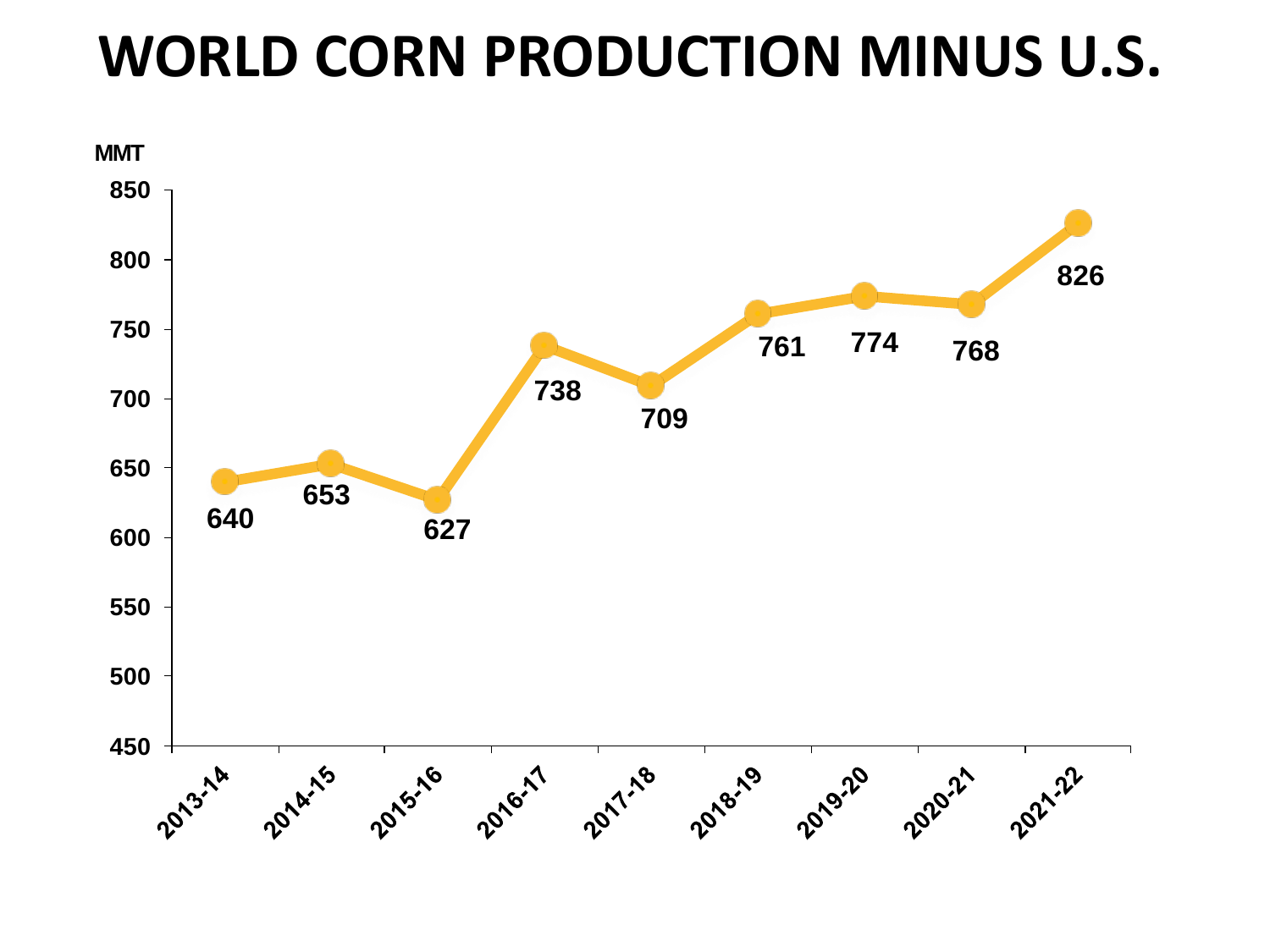# **U.S. S&D Overview**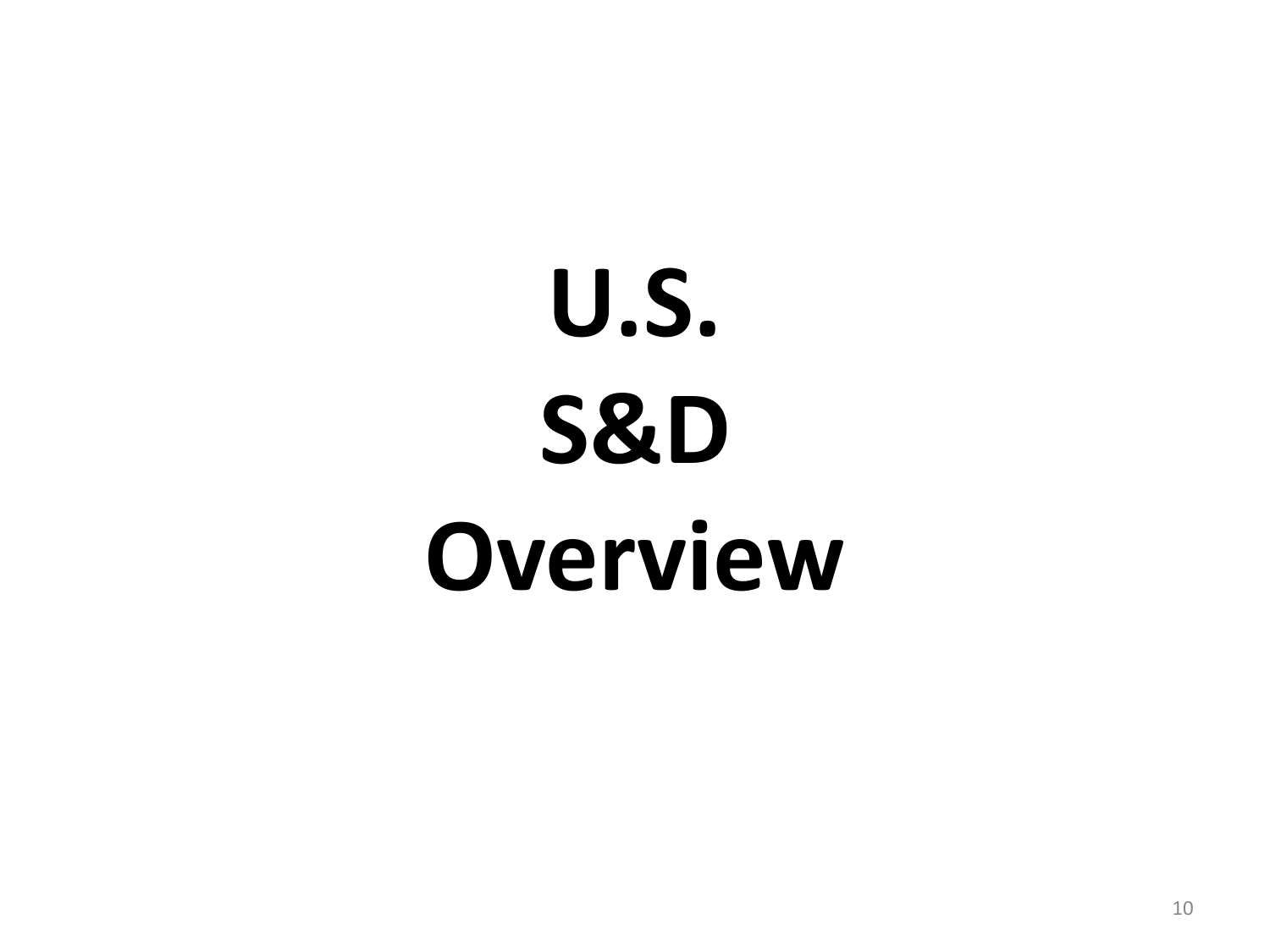### **U.S. CORN SUPPLY AND DEMAND**

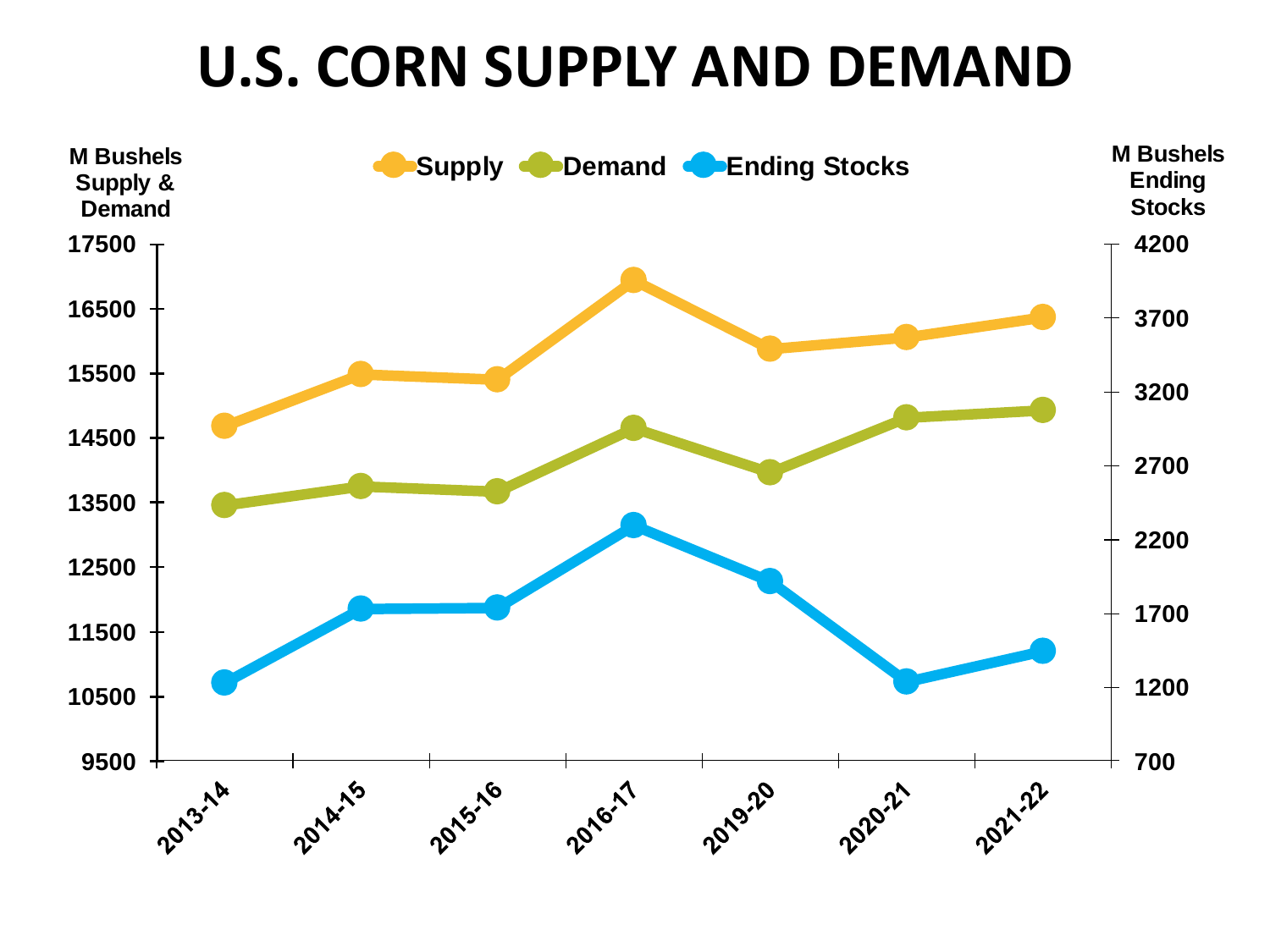## **U.S. CORN % ENDING STOCKS / TOTAL DEMAND**

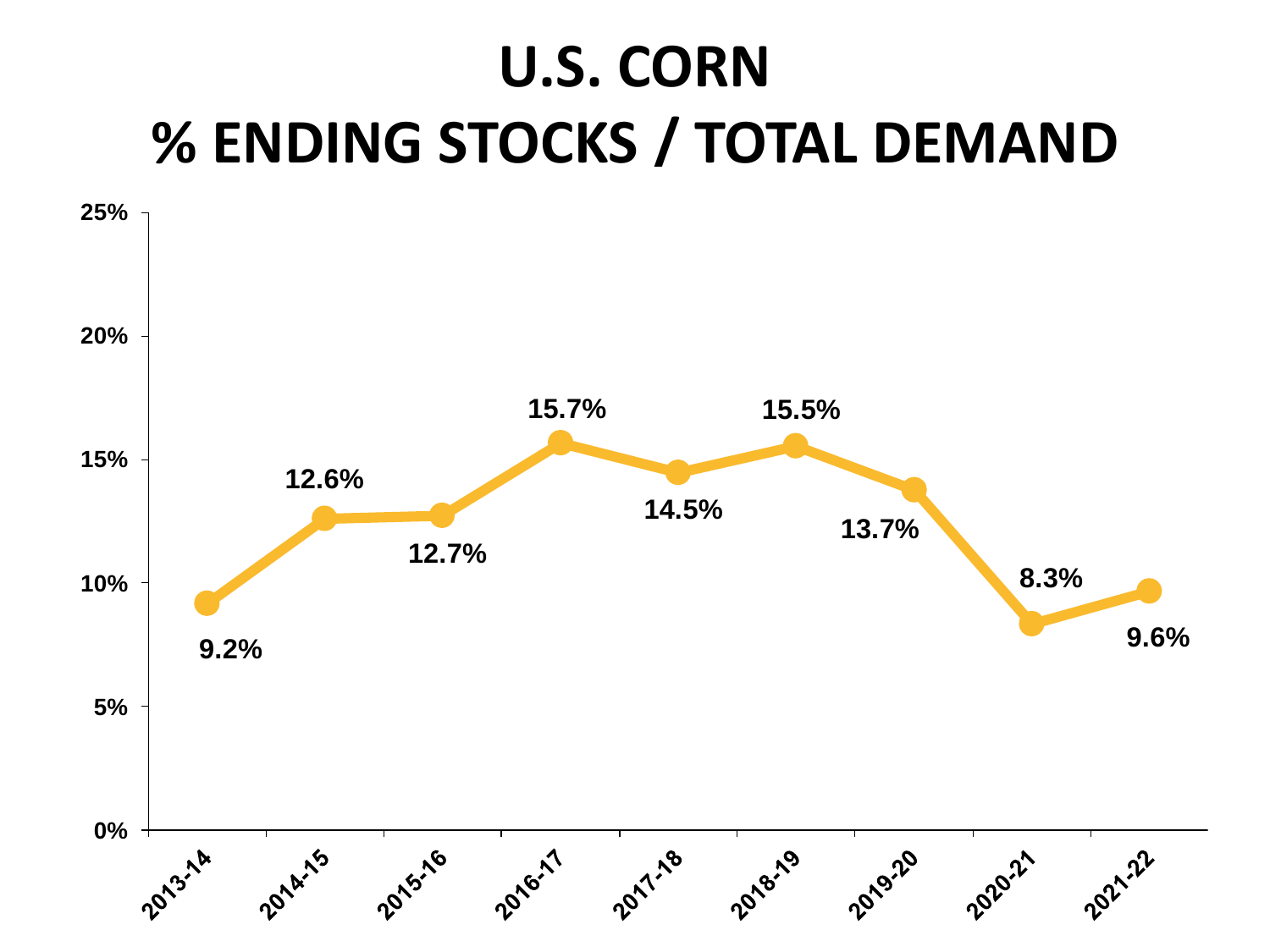## **U.S. - Supply Old & New Crop 2020-21 & 2021-22**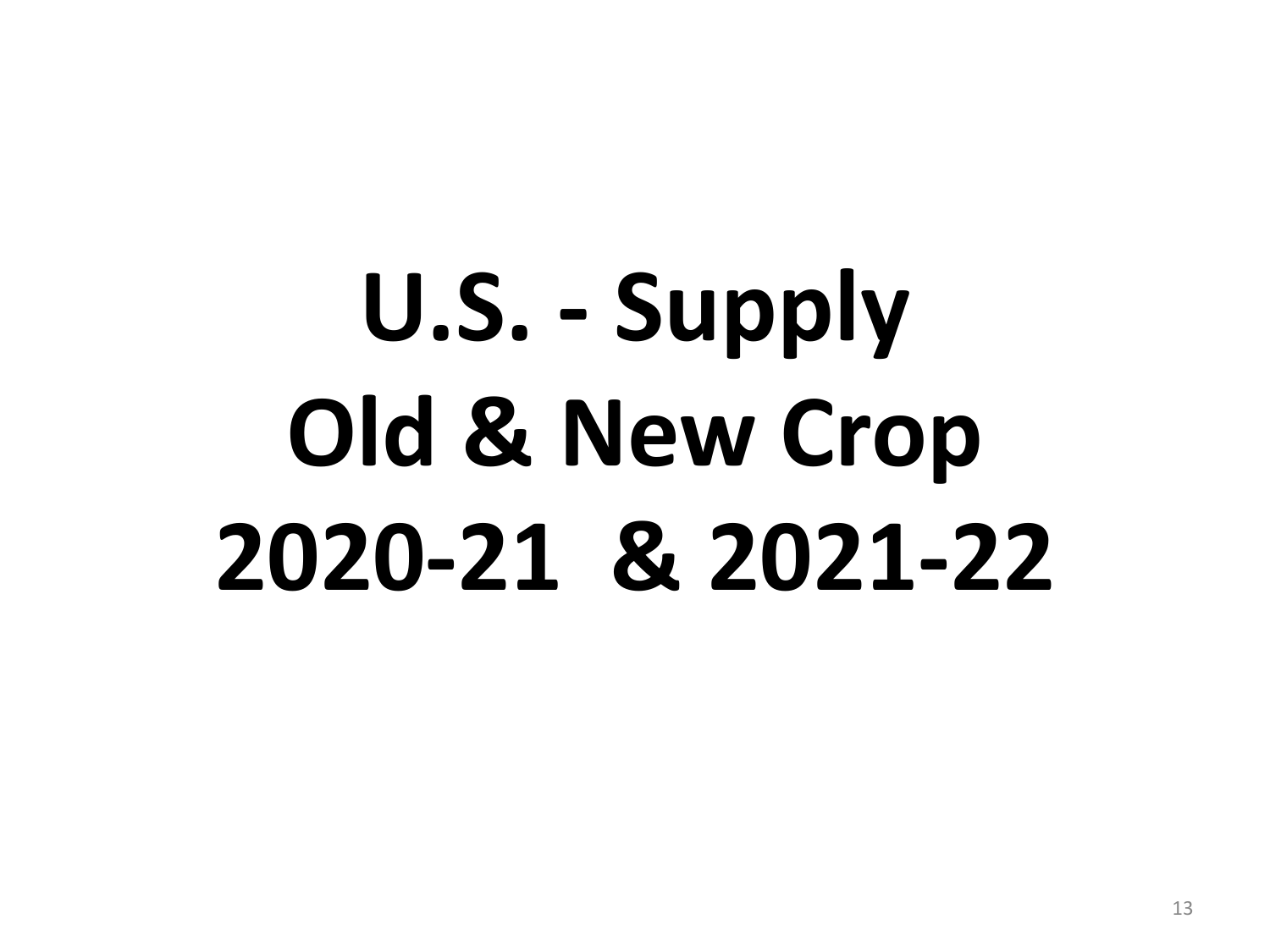### **U.S. CORN PRODUCTION**

| USDA April, 2022             |         |              |                      |
|------------------------------|---------|--------------|----------------------|
|                              | 2019-20 | Est. 2020-21 | <b>Proj. 2021-22</b> |
| <b>Planted (mil. acres)</b>  | 89.7    | 90.7         | 93.4                 |
| Harvested (mil. acres)       | 81.3    | 82.3         | 85.4                 |
| <b>Yield (bus./acre)</b>     | 167.5   | 171.4        | 177.0                |
| <b>Production (mil. bu.)</b> | 13,620  | 14,111       | 15,115               |

### **U.S. CORN SUPPLY / DEMAND**

|                                     |         | (million bushels) |                      |  |  |
|-------------------------------------|---------|-------------------|----------------------|--|--|
|                                     | 2019-20 | Est. 2020-21      | <b>Proj. 2021-22</b> |  |  |
| <b>Beginning Stocks</b>             | 2,221   | 1,919             | 1,235                |  |  |
| <b>Production</b>                   | 13,620  | 14,111            | 15,115               |  |  |
| <b>Imports</b>                      | 42      | 24                | 25                   |  |  |
| <b>TOTAL SUPPLY</b>                 | 15,883  | 16,055            | 16,375               |  |  |
| <b>Feed</b>                         | 5,900   | 5,598             | 5,625                |  |  |
| Food/Ind/Seed                       | 6,286   | 6,470             | 6,810                |  |  |
| Ethanol                             | 4,857   | 5,033             | 5,375                |  |  |
| <b>Exports</b>                      | 1,777   | 2,753             | 2,500                |  |  |
| <b>TOTAL DEMAND</b>                 | 13,963  | 14,821            | 14,935               |  |  |
| <b>ENDING STOCKS</b>                | 1,919   | 1,235             | 1,440                |  |  |
| <b>ENDING STOCKS / TOTAL DEMAND</b> | 13.7%   | 8.3%              | 9.6%                 |  |  |
| <b>Average Farm Price</b>           | \$3.56  | \$4.53            | \$5.80               |  |  |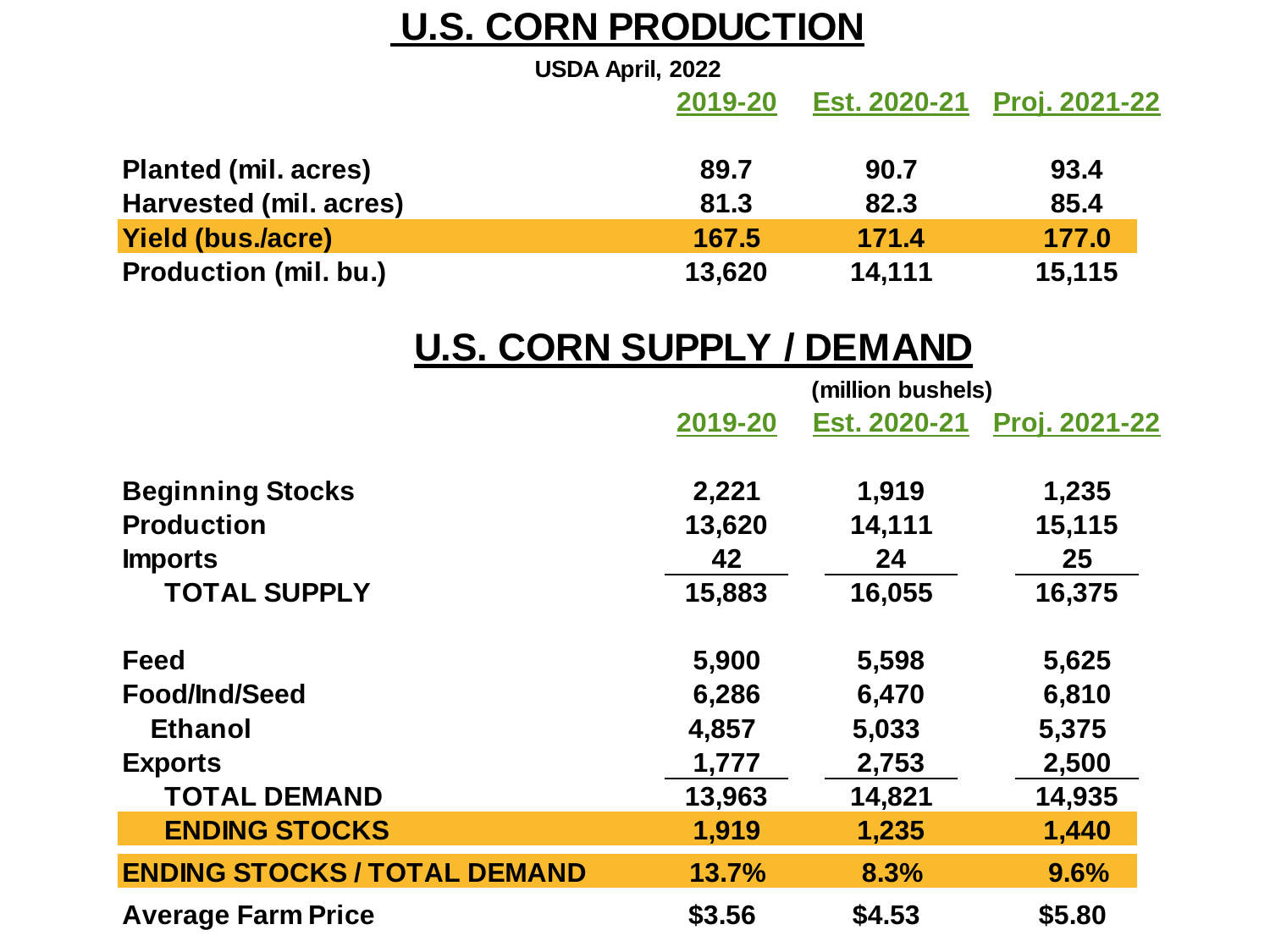### **U.S. CORN PLANTED ACRES**

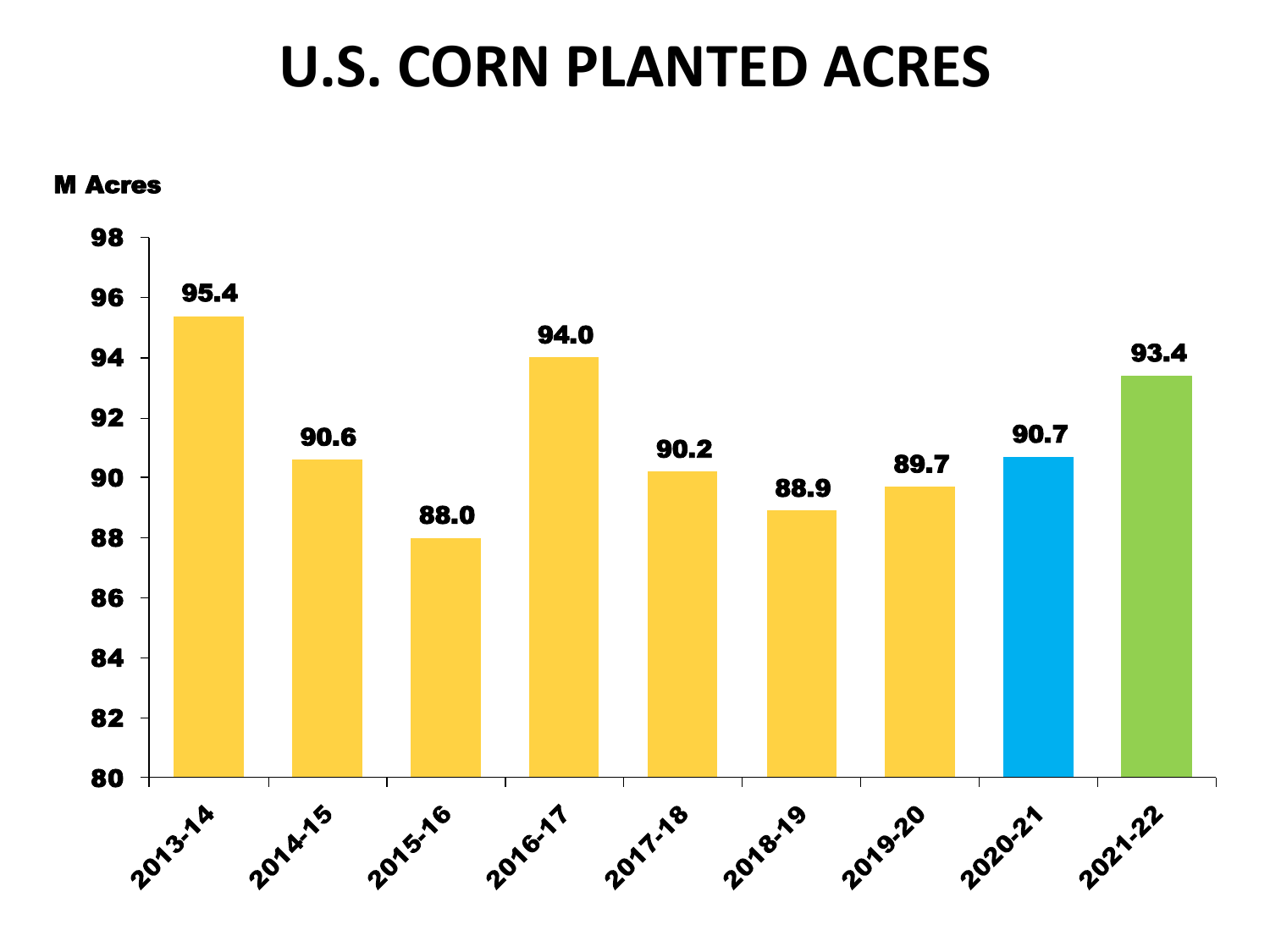### **U.S. CORN PRODUCTION**

#### M Bushels

![](_page_15_Figure_2.jpeg)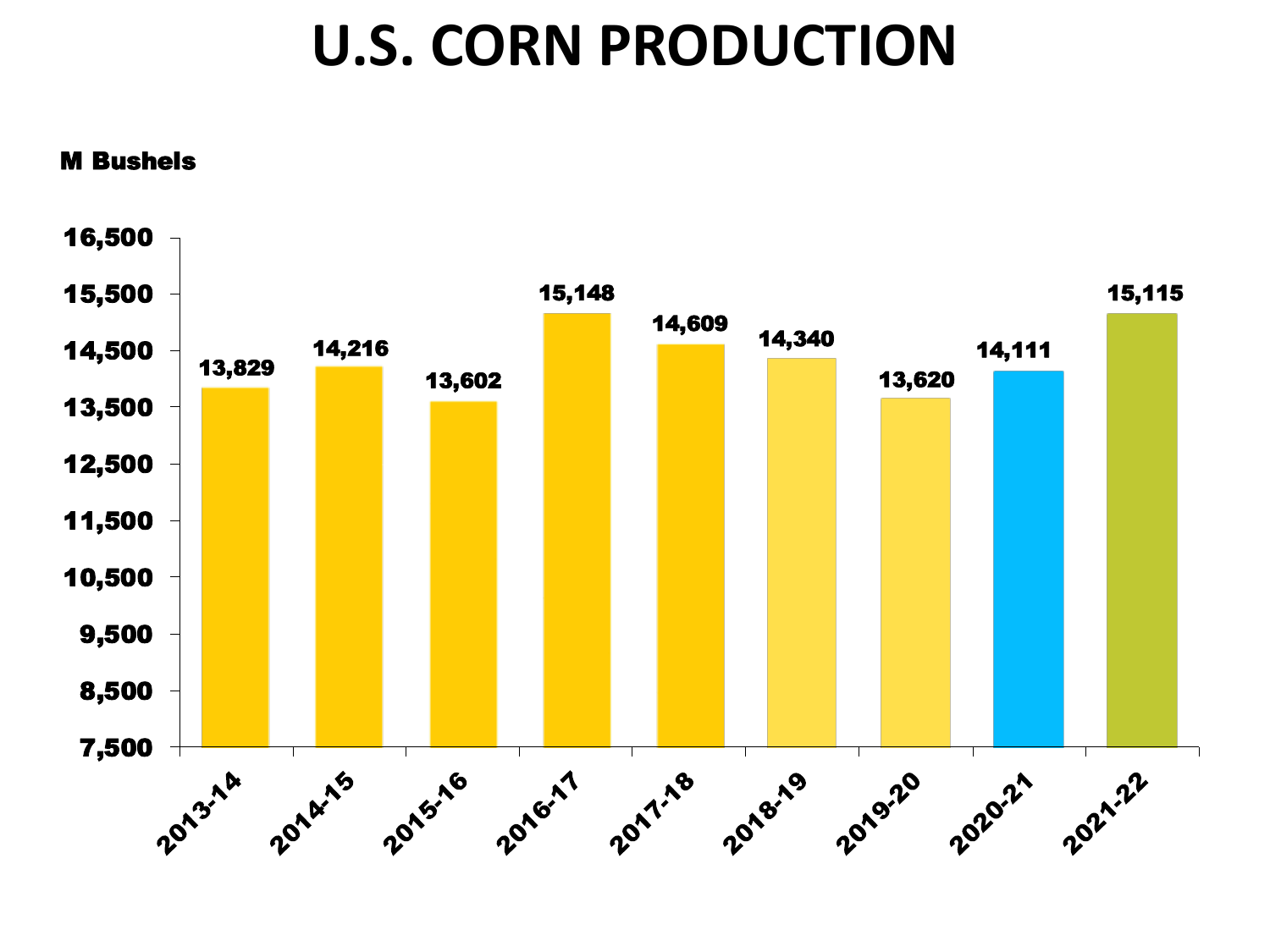### **U.S. CORN YIELD**

![](_page_16_Figure_1.jpeg)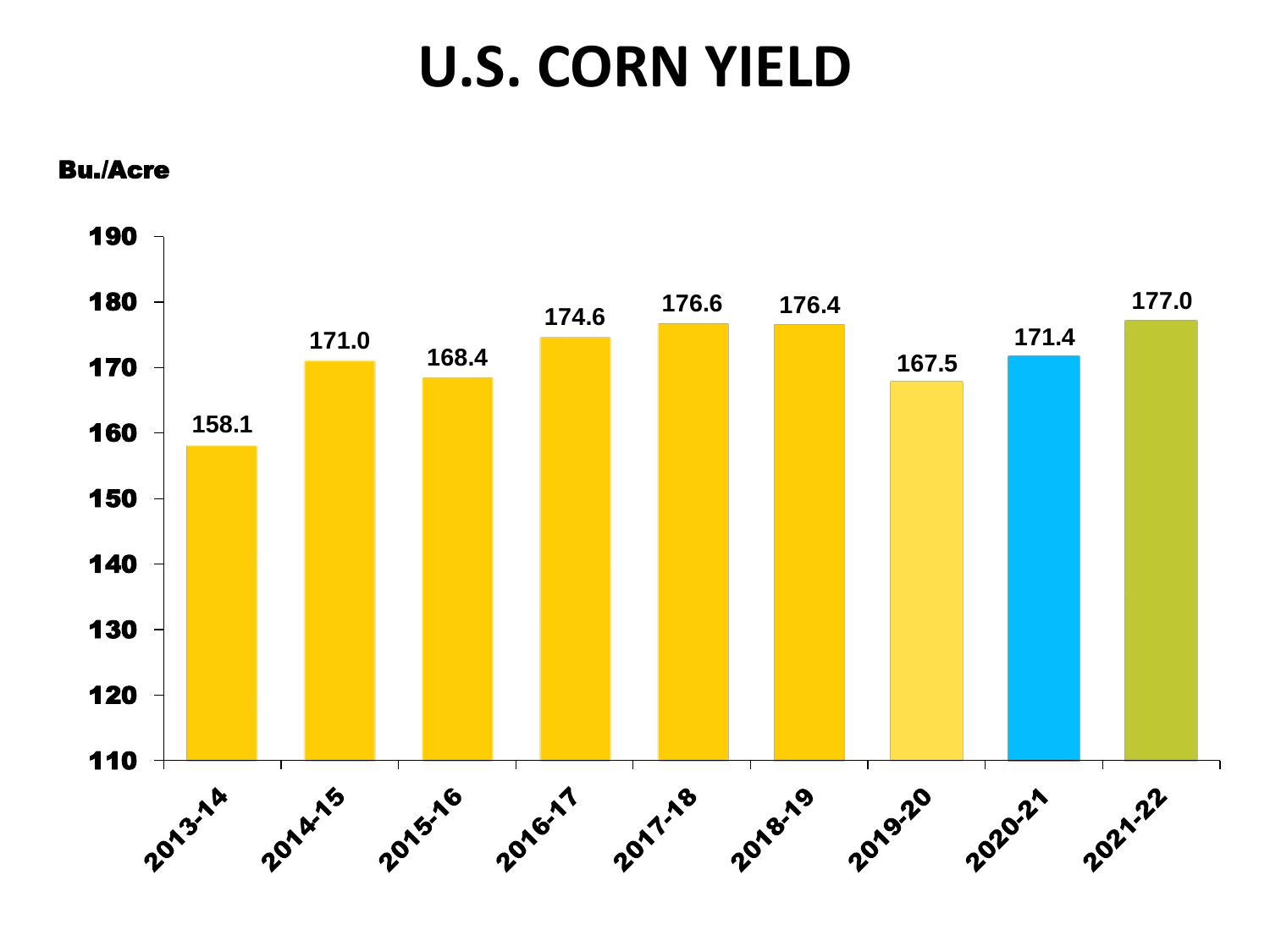# **U.S. - Demand Old & New Crop 2020-21 & 2021-22**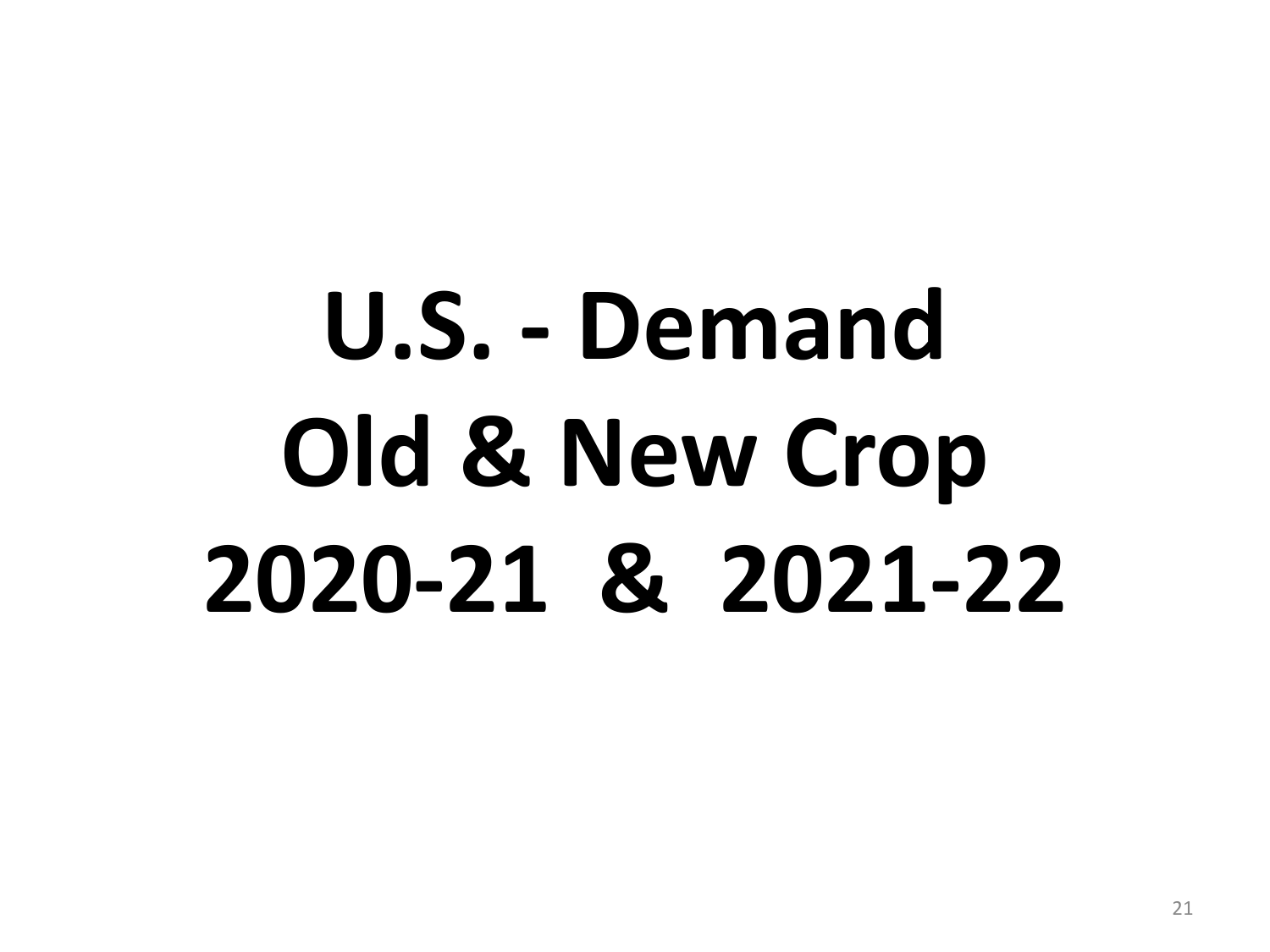### **U.S TOTAL DEMAND**

**M Bushels**

![](_page_18_Figure_2.jpeg)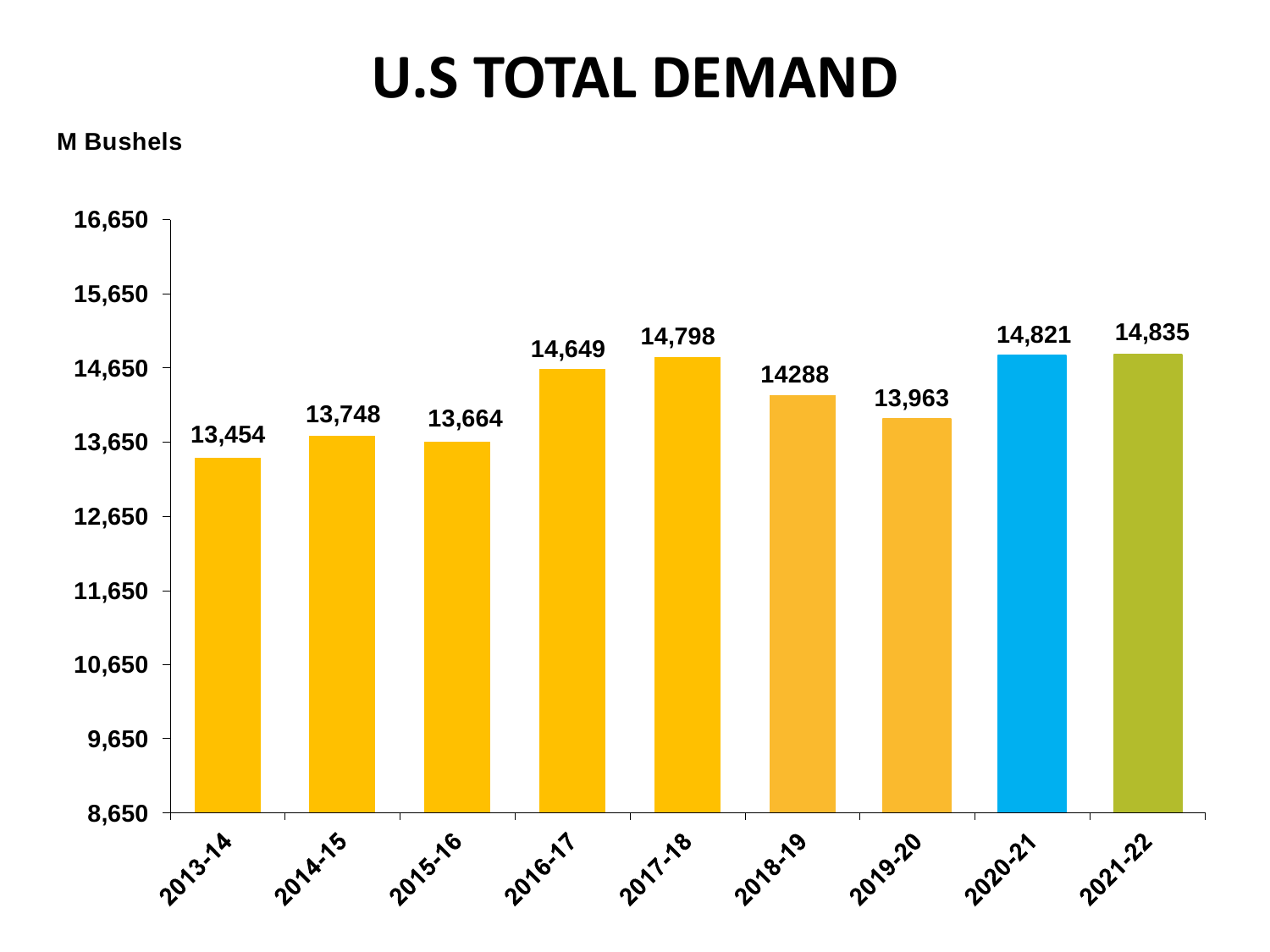### **U.S. FEED DEMAND**

![](_page_19_Figure_1.jpeg)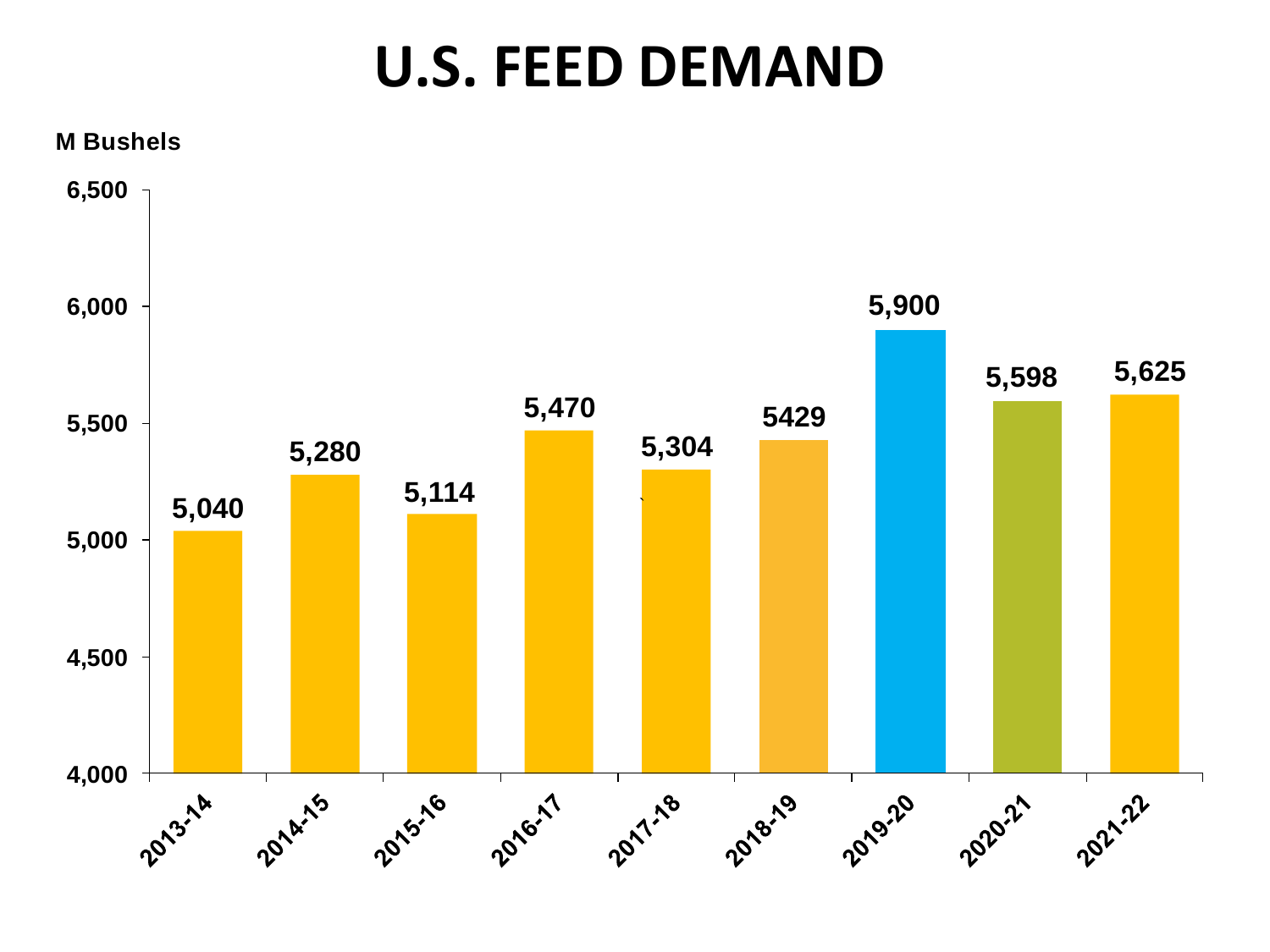### **U.S. INDUSTRIAL DEMAND**

![](_page_20_Figure_1.jpeg)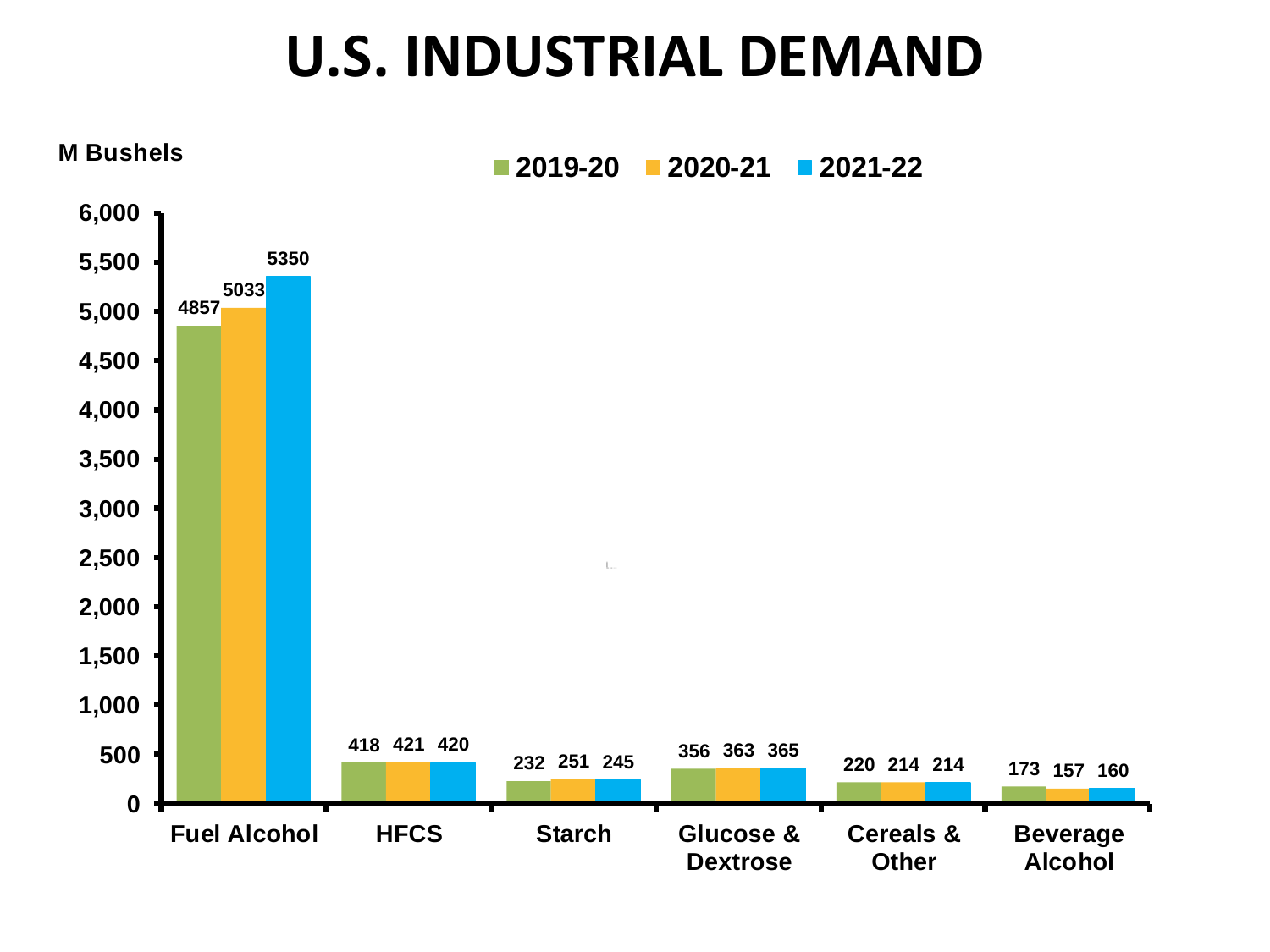### **U.S. ETHANOL DEMAND**

**M Bushels**

![](_page_21_Figure_2.jpeg)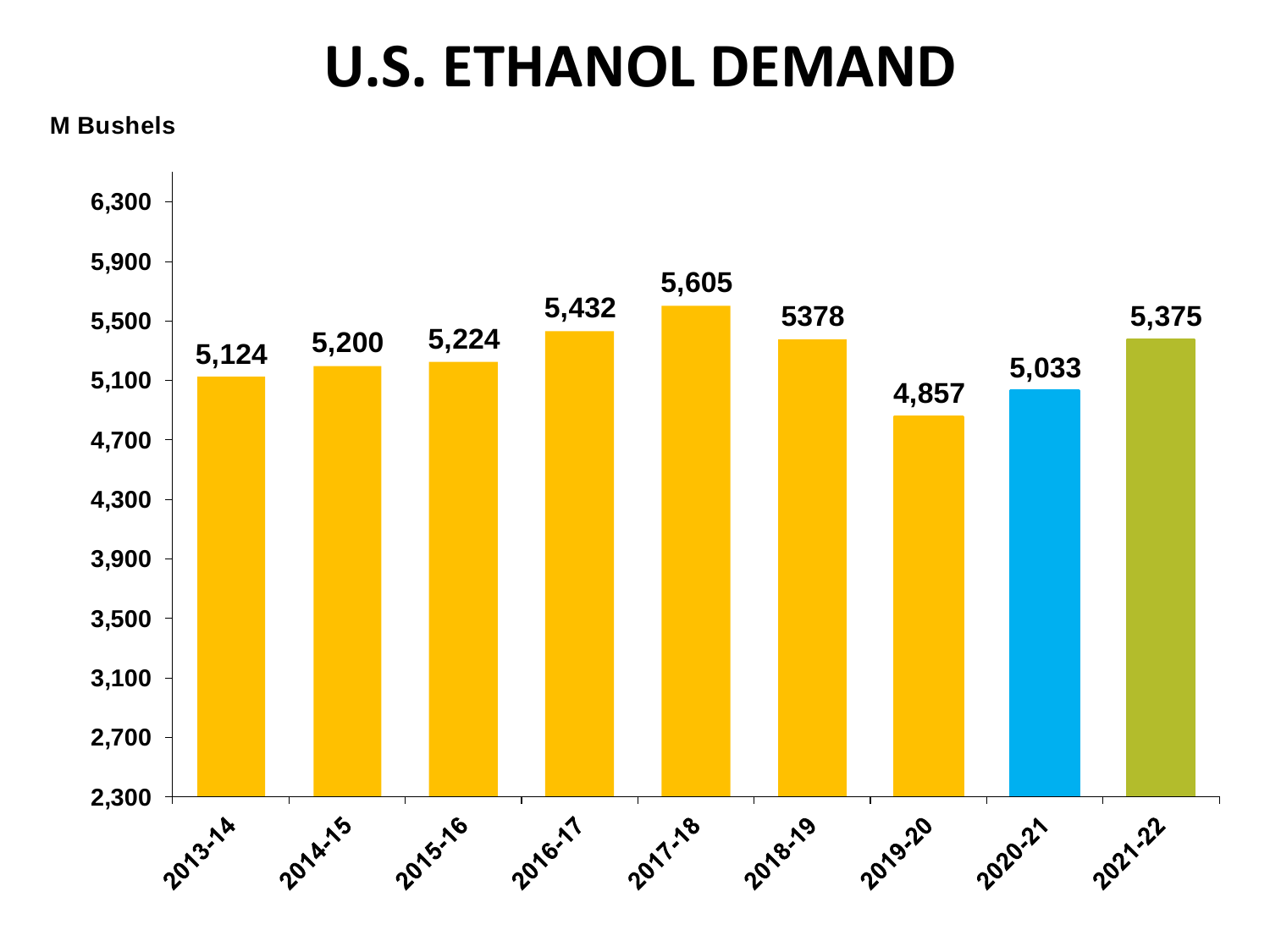### **INCREASE IN FOOD SEED & INDUSTRIAL**

![](_page_22_Figure_1.jpeg)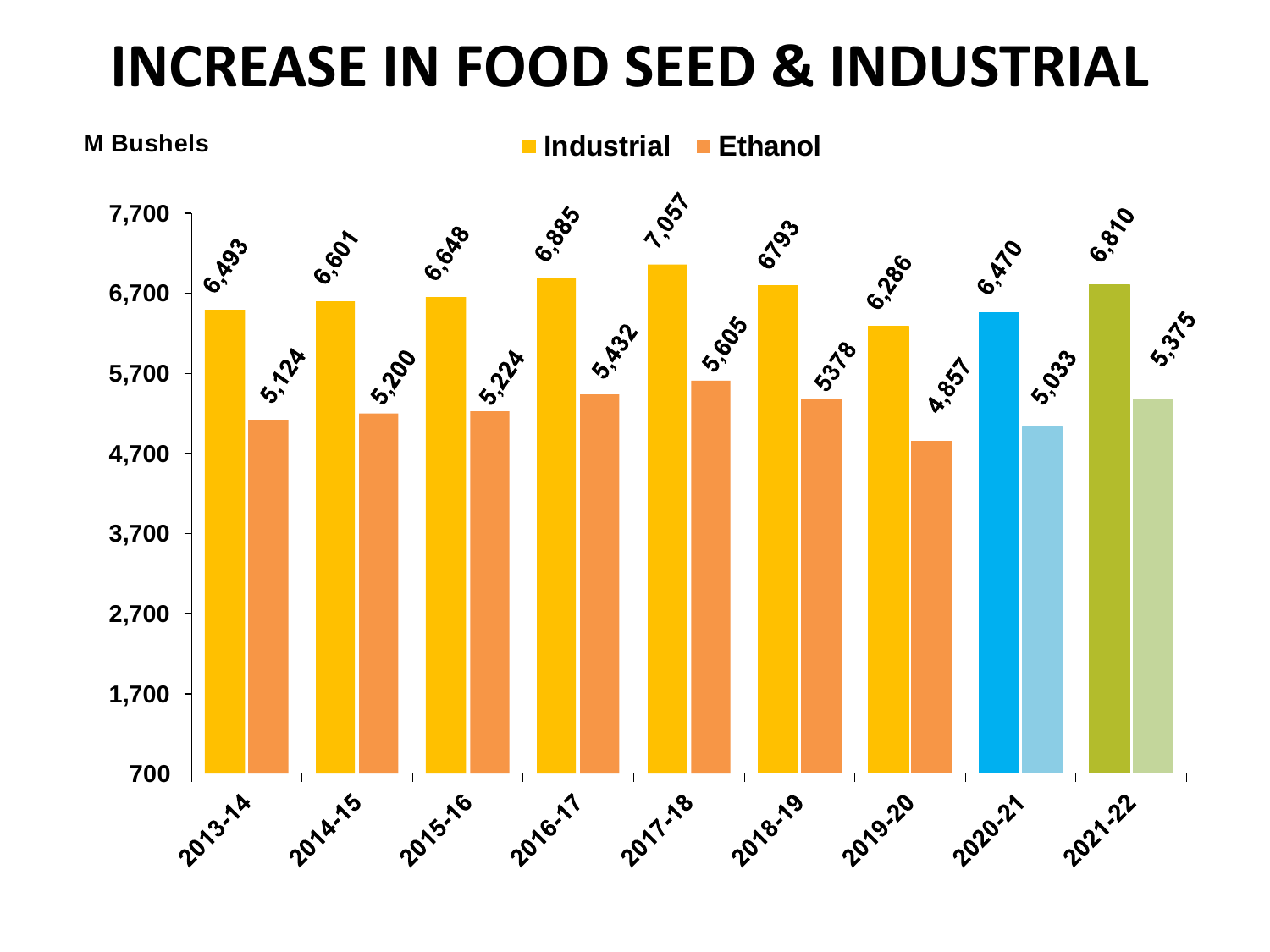### **U.S. EXPORT DEMAND**

![](_page_23_Figure_1.jpeg)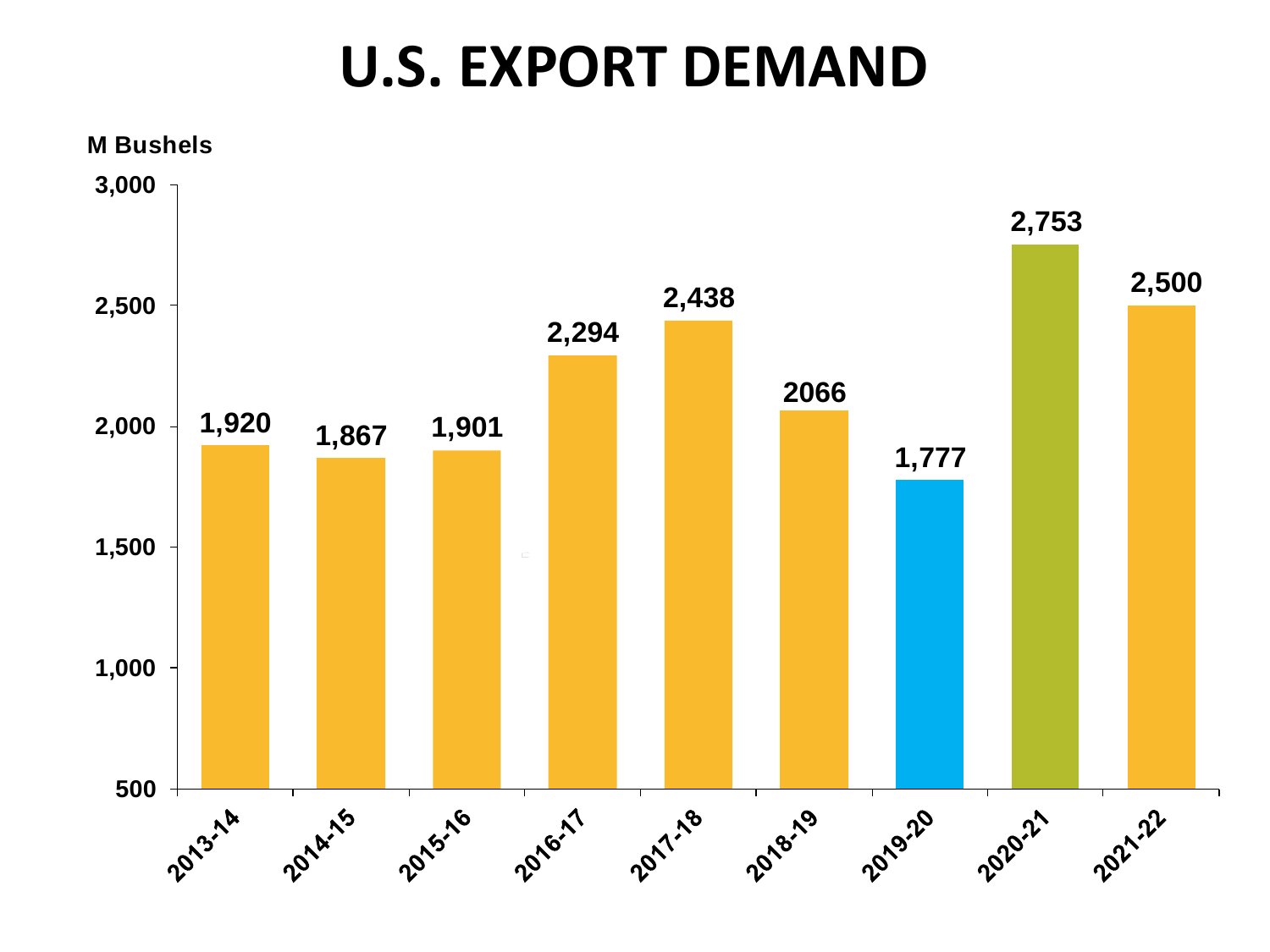### **U.S. CORN PRODUCTION**

|                              | USDA April, 2022<br>2020-21<br>2019-20 |        |        | 2021-22 Yield Scenarios<br>2021-22 |              |        |
|------------------------------|----------------------------------------|--------|--------|------------------------------------|--------------|--------|
| <b>Planted (mil. acres)</b>  | 89.7                                   | 90.7   | 93.4   | 93.4                               | 93.4         | 93.4   |
| Harvested (mil. acres)       | 81.3                                   | 82.3   | 85.4   | 85.4                               | 85.4         | 85.4   |
| <b>Yield (bus./acre)</b>     | 167.5                                  | 171.4  | 170.0  | 174.0                              | <u>177.0</u> | 182.0  |
| <b>Production (mil. bu.)</b> | 13,620                                 | 14,111 | 14,518 | 14,860                             | 15,115       | 15,543 |

### **U.S. CORN SUPPLY / DEMAND**

|                         | (million bushels) |         |         |         |               |          |
|-------------------------|-------------------|---------|---------|---------|---------------|----------|
|                         | 2019-20           | 2020-21 |         |         |               |          |
| <b>Beginning Stocks</b> | 2,221             | 1,919   | 1,235   | 1,235   | 1,235         | 1,235    |
| <b>Production</b>       | 13,620            | 14,111  | 14,518  | 14,860  | <b>15,115</b> | 15,543   |
| <b>Imports</b>          | 42                | 24      | 25      | 25      | 25            | 25       |
| <b>TOTAL SUPPLY</b>     | 15,883            | 16,055  | 15,778  | 16,120  | 16,375        | 16,803   |
| Feed                    | 5,900             | 5,598   | 5,625   | 5,625   | 5,625         | 5,625    |
| <b>Food/Ind/Seed</b>    | 6,286             | 6,470   | 6,810   | 6,810   | 6,810         | 6,810    |
| <b>Ethanol</b>          | (4, 857)          | (5,033) | (5,375) | (5,375) | (5, 375)      | (5, 375) |
| <b>Exports</b>          | <u>1,777</u>      | 2,753   | 2,500   | 2,500   | 2,500         | 2,500    |
| <b>TOTAL DEMAND</b>     | 13,963            | 14,821  | 14,935  | 14,935  | 14,935        | 14,935   |
| <b>ENDING STOCKS</b>    | 1,919             | 1,235   | 843     | 1,185   | 1,440         | 1,868    |
| <b>Stocks/Usage</b>     | 13.7%             | 8.3%    | 5.6%    | 7.9%    | 9.6%          | 12.5%    |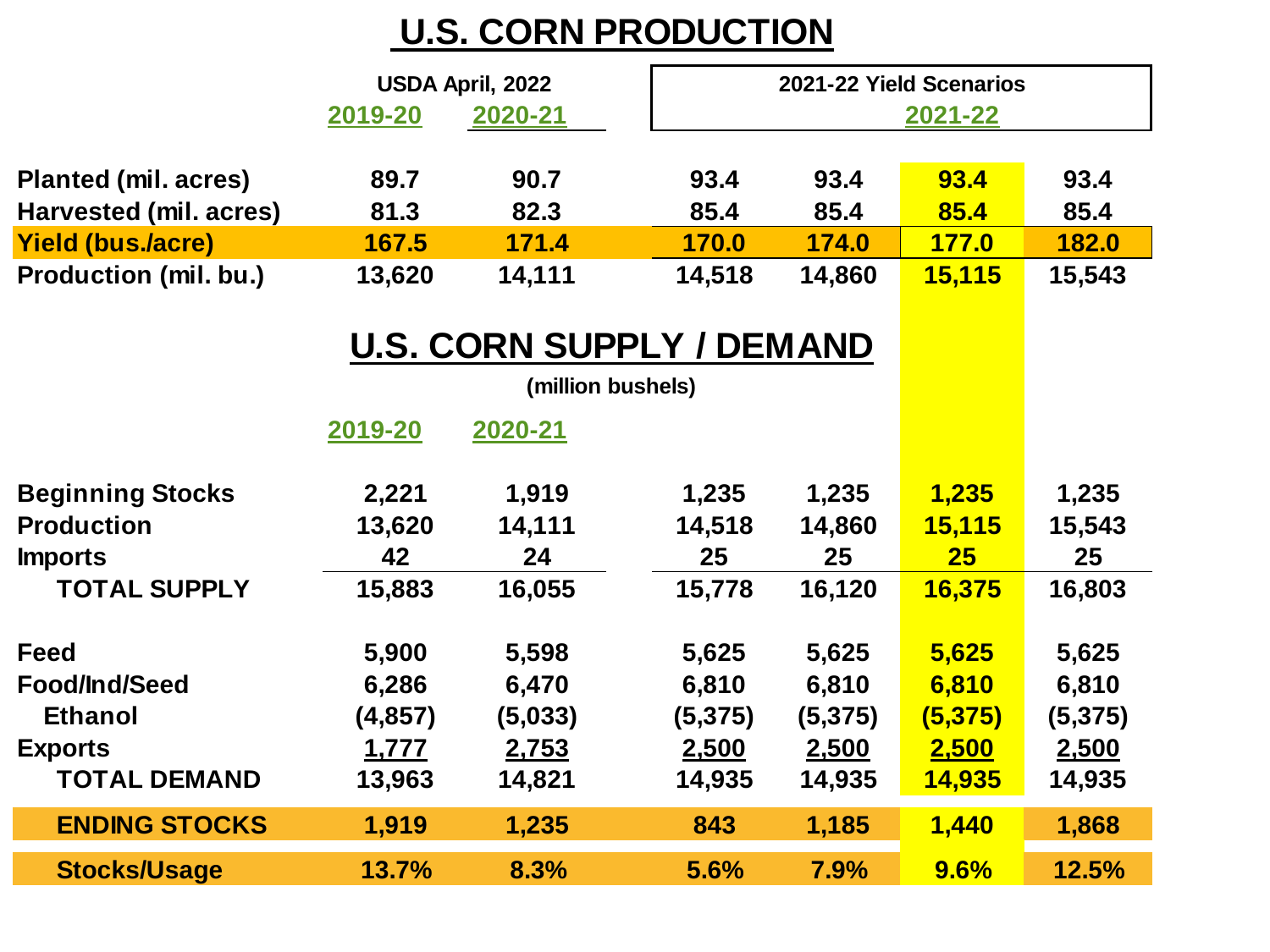### **Daily July 2022 Corn Futures**

![](_page_25_Figure_1.jpeg)

Source: Marketview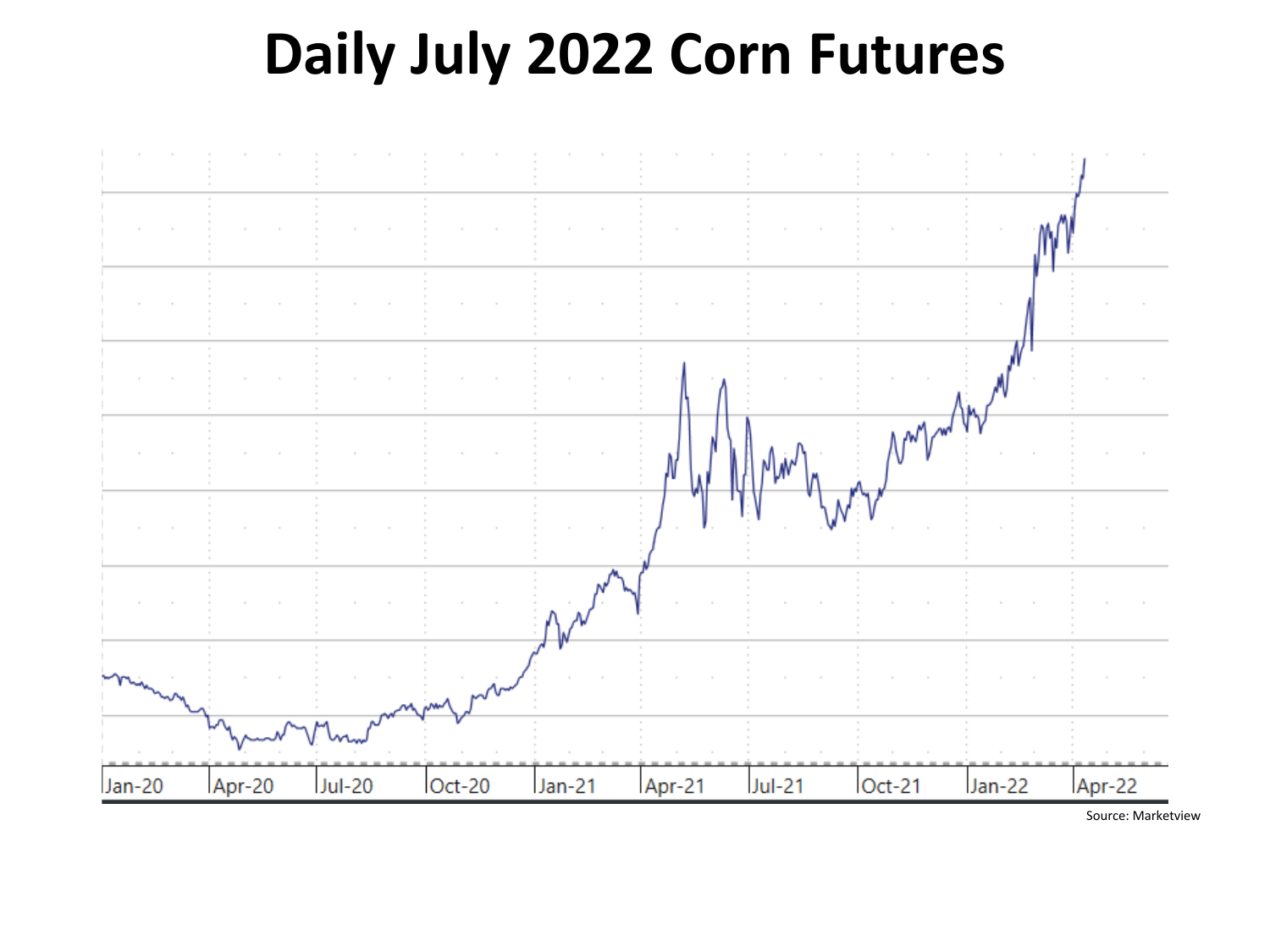## **In Summary**

- **U.S. corn ending stocks were unchanged after a decrease in feed and residual was offset by an increase ethanol production.**
- **U.S. corn used for ethanol was raised 25 million bushels.**
- Season Average Farm Price of corn for 2021/22 was **increased by 15 cents to \$5.80 per bushel.**
- **Global corn ending stocks were increased 4.5 million to 305.5 million tons.**